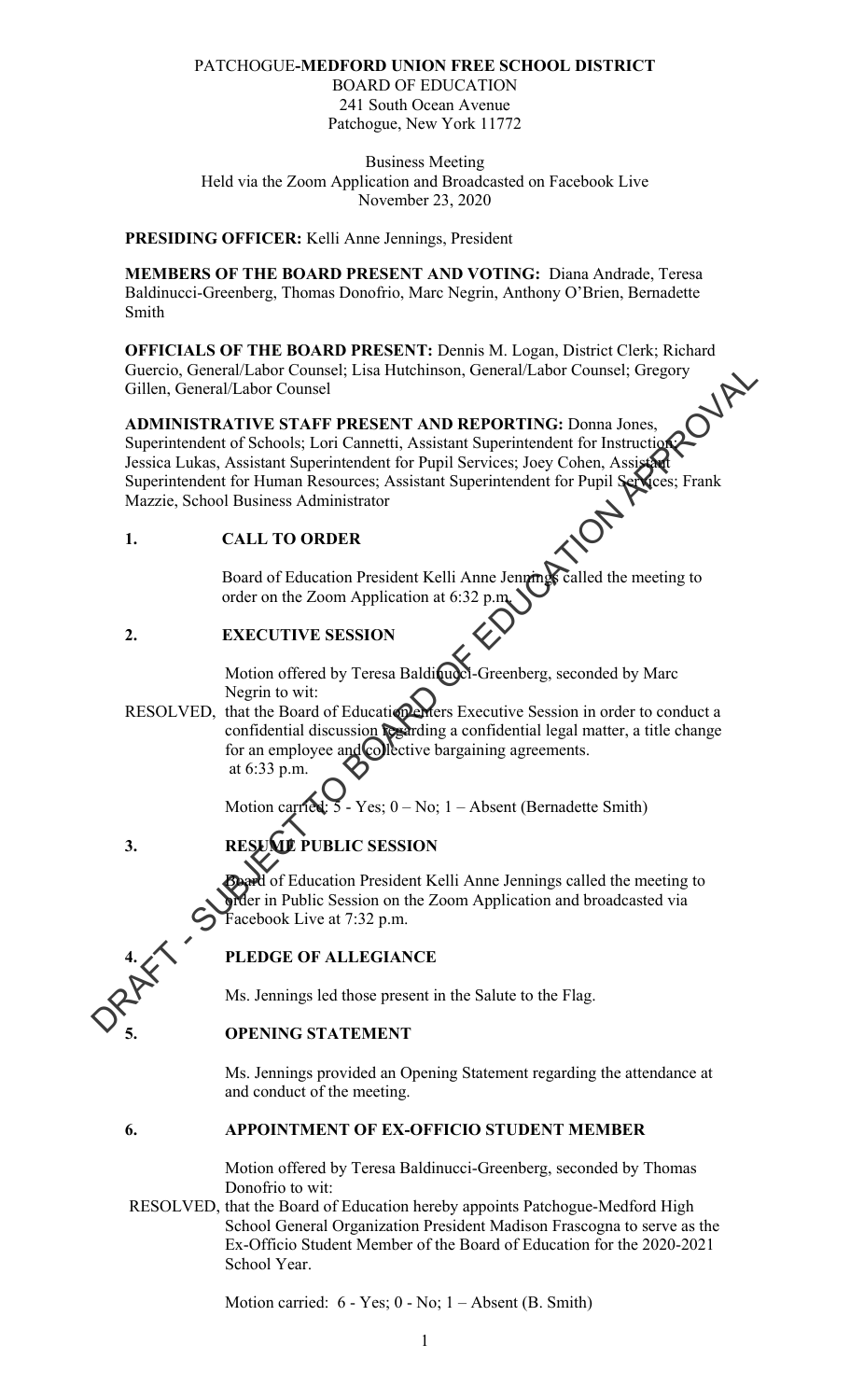#### **6. APPOINTMENT OF EX-OFFICIO STUDENT MEMBER -** continued

 The District Clerk will administer the Oath of Office to Ms. Frascogna as soon as is practical.

Ms. Frascogna provided a few comments for those in attendance.

## **7. PRESENTATIONS AND REPORTS**

A. i-Ready Presentation

 Assistant Superintendent for Instruction Lori Cannetti, along with Academic Directors Dharminder Sohal, Louis Stellato and Michelle Sullivan presented a report on the Districts' i-Ready program.

## **8. CONSENT AGENDA**

**Motion offered by Diana Andrade, seconded by Teresa Baldinucci-Greenberg to approve the Consent Agenda (Items A through O) as follows:** 

## A. Approval of Minutes

RESOLVED, that the Board of Education hereby approves the Meeting Minutes for the<br>following Board of Education meeting of following Board of Education meetings:

- October 22, 2020 Special Meeting Minutes
- October 26, 2020 Special Meeting Minutes
- November 12, 2020 Special Meeting Minutes
- B. Approval of Personnel

WHEREAS, the Board of Education recognizes that in order to be eligible for tenure, an individual receiving a probationary appointment as a classroom teacher or building principal must receive annual composite or overall APPR ratings of H  $\alpha$  E in and least three (3) of the four (4) proceeding years, and if the individual SURVain presented a report on the Districts i-Ready program.<br>
Motion offered by Diana Andrade, seconded by Teresa Balding<br>
Circulators (to approve the Consent Agenda (ltems A through Consent<br>
follows:<br>
A. Approval of Educ

receives a lating of one (1) in the final year of the probationary period, he or she will not be eligible for tenure at that time, be it

RESOLVED, that the Board of Education hereby approves the following personnel Reports. (see Schedule #1 - Attached)

A1. Instructional Staff

- A2. Instructional Staff Leaves of Absence/Returns
- A3. Instructional Staff Payout
- B1. Operational Staff
- B2. Operational Staff Leaves of Absence/Returns

Be it further

- RESOLVED, that these appointments and the stipends applicable to same are subject to and contingent upon the reopening of school and/or the further closure thereof related to or emanating from the Covid-19 virus and/or state(s) of emergency and the aforementioned stipends will be paid, prorated, or not paid accordingly.
	- C. Approval of Provision of Educational Opportunities to Resident Pupils with Disabilities
- RESOLVED, that the Board of Education approves the provision of educational opportunities to resident pupils as listed, in date order, shown on the following rosters provided: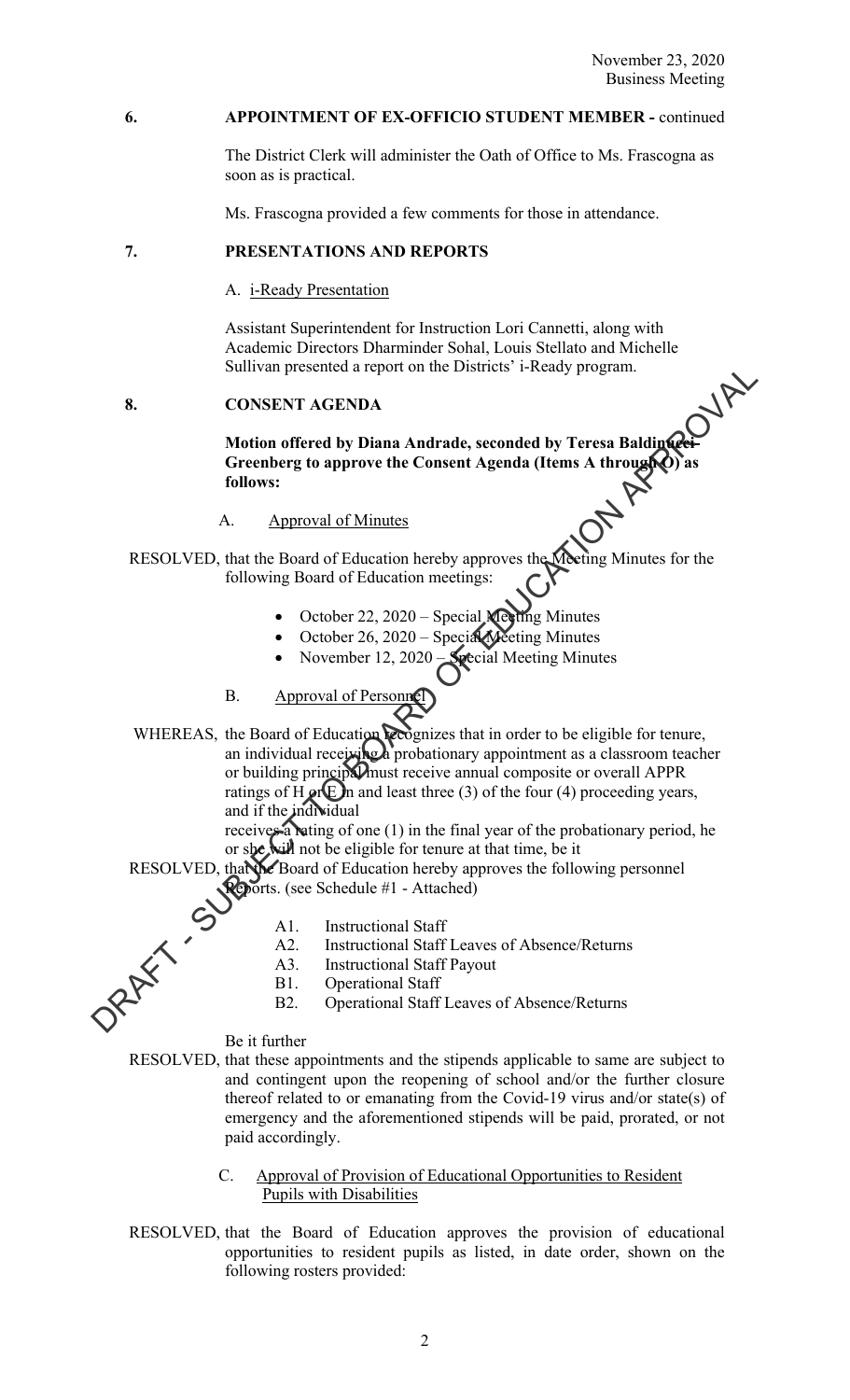- 1. Committee for Pre-School Special Education
- 2. Committee for Special Education
- 3. 504 Committee
- D. Approval of Construction Program Change Order
- RESOLVED, that, upon the recommendation of the Superintendent of Schools, the Board of Education hereby approves the following construction change order:

**Change Order #1 – Briscoe Protective LLC – Fire Alarm Replacement/Integration at Patchogue-Medford High School (Portable Classrooms)** – Fire Alarm System Additions for Trailer Buildings – 1) Arrange for the installation of all devices (10 Addressable Smoke Detectors with Bases, 10 Addressable Manual Pull Stations with Covers, six Wall Mount Horn/Strobes, seven Wall Mount Strobes),  $(2)$ Arrange to demo existing devices from old system shown of plans provided, 3) Programming of fire alarm additions to new  $\mathbb{X}$ T-3 Fire Alarm System, 4) Final connections at fire alarm control paper and testing out of equipment, and 5) Equipment cutsheet submittals – Total Cost of \$24,000.00 (Portiole Classrooms) – Fire Alamn System Additions for Trailer<br>
Huidings – 1) Arrange for the installation of all devices (10 Addressabiler<br>
Simble Dretons with Bases, 10 Addressabiler<br>
Covers, six Wall Mount Hom/Strokes

E. Acceptance of Financial Reports

 RESOLVED, that the Board of Education hereby accepts the following financial reports for the period of September 1, 2020 through September 30, 2020:

- 1. Treasurer's Report
- 2. Claims Auditor Letter
- 3. Claims Auditor Reports
	- Payroll Schedule Audit Report Payroll Adjustments Report Substitute Teacher Report (Budget) Custodial Overtime Report Cash Disbursement Report Workers' Compensation Cash Disbursement
		- Wire Reconciliation Report Vision Audit Reports
		- Cash Flow Projection
		- Extra Classroom Activity Fund
		- Scholarship Activity Fund
	- 7. Addition or Revision to Scholarship Activity Fund<br>8. General Fund Financial Reports
		- General Fund Financial Reports
	- 9. School Lunch Fund Financial Reports
	- 10. Special Aid Fund Financial Reports
	- 11. Capital Projects Fund Financial Reports
	- 12. Trust & Agency Fund Financial Reports
	- 13. Private Purpose Trust Fund Financial Reports
- 14. Debt Service Fund Financial Reports
- 15. Workers' Comp. Reserve Financial Reports
- 16. Budget Transfer Query
- 17. Capital Project Report (7/01/99 Present)
- 18. Warrants
- F. Budgetary Adjustments

 RESOLVED, that the Board of Education hereby approves the following Budgetary Adjustments which for the month of October will total \$985,995.00

1. Budget Transfers in Excess of \$5,000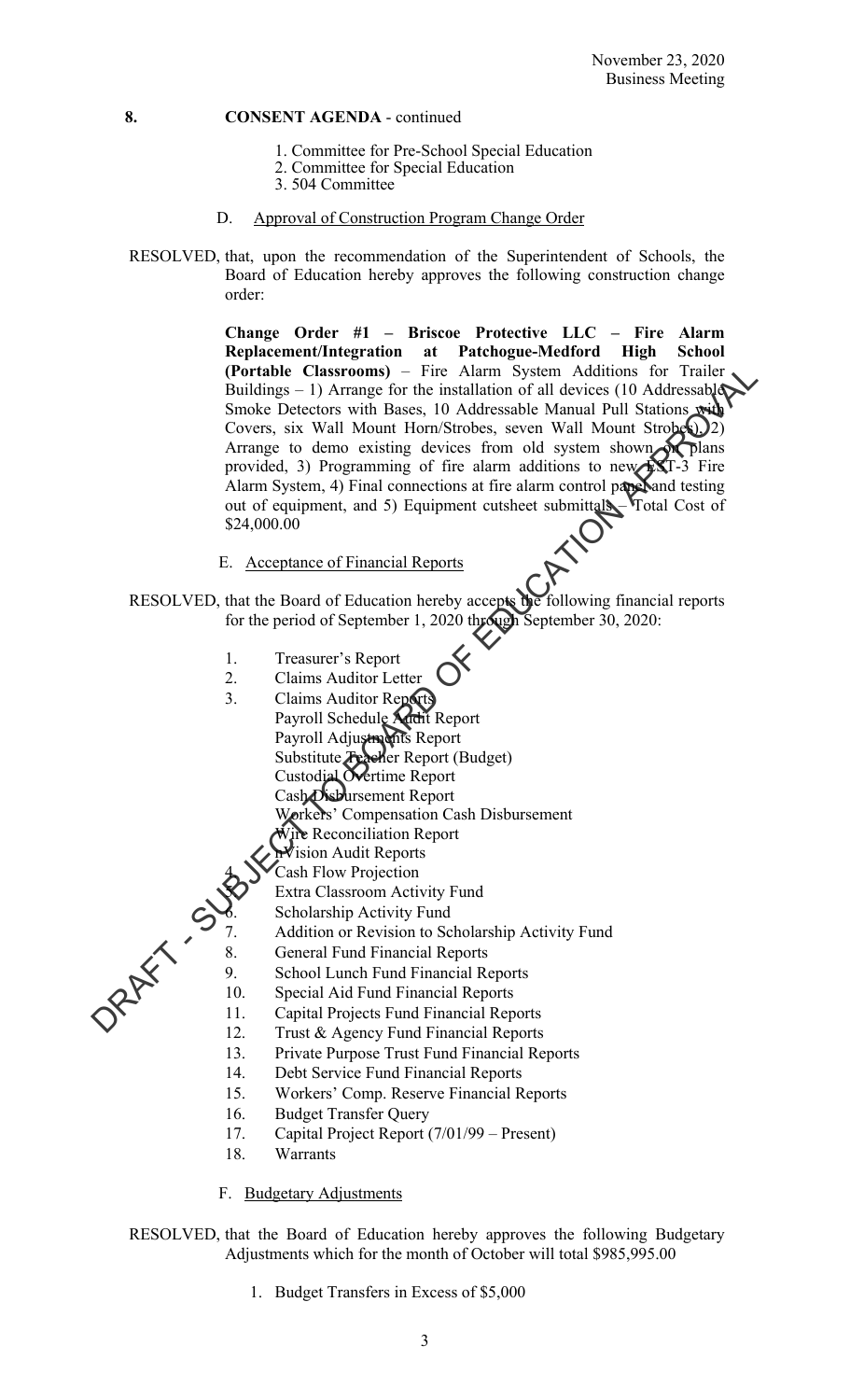## G. Approval of Contracts

RESOLVED, that the Board of Education hereby accepts the following contracts:

| $\#$ | <b>Contract</b>                                                             | <b>Description</b>                                                  | Rate                                                                                                                                                                   | Atty.<br><b>Reviewed</b> | <b>Reason</b>                                | Renewal        |
|------|-----------------------------------------------------------------------------|---------------------------------------------------------------------|------------------------------------------------------------------------------------------------------------------------------------------------------------------------|--------------------------|----------------------------------------------|----------------|
| 1.   | All About Kids<br>SLP, OT, PT,<br>LMSW,<br>Psychology                       | Special Rider for the<br>provision of<br>COVID-related<br>services  | See rider for<br>telehealth rate                                                                                                                                       | Yes                      | Vendor<br>Template                           | N <sub>o</sub> |
| 2.   | <b>Bowlero Sayville</b>                                                     | <b>Consultant Services</b>                                          | \$3.75 per person, per<br>game; Not to exceed<br>\$7,500.00                                                                                                            | N <sub>o</sub>           | Attorney<br>Approved<br>District<br>Template | N <sub>o</sub> |
| 3.   | Cleary School for<br>the Deaf                                               | 611/619 IDEA<br>Federal Flow Thru<br>Funds                          | In accordance with<br>NYS Law and<br>procedures<br>established by<br><b>NYSED</b>                                                                                      | N <sub>o</sub>           | ttorney<br>Approved<br>Template              | Yes            |
| 4.   | <b>Consulting That</b><br>Makes A<br>Difference, Inc.                       | <b>Consultant Services</b>                                          | See contract for rates                                                                                                                                                 | $\overline{\text{No}}$   | Attorney<br>Approved<br>District<br>Template | Yes            |
| 5.   | Core BTS, Inc.                                                              | Professional<br>Services Agreement<br>Letter of<br>Engagement       | See agreement<br>specific rat                                                                                                                                          | N <sub>o</sub>           | <b>Not</b><br>Necessary                      | N <sub>o</sub> |
| 6.   | East Islip UFSD                                                             | Special Education<br>Services – District $\mathcal{F}$<br>Residence | Indecordance with<br>Educ. Law 3602-c<br>and the related<br>provisions of the<br><b>Education Law and</b><br>Regulations of the<br>Comm. of Education                  | N <sub>o</sub>           | Attorney<br>Approved<br>Template             | Yes            |
| 7.   | Fairway Golf<br>Management, LLC AMENDMENT<br>d/b/a Mill Pond<br>Golf Course | <b>Consultant Services -</b>                                        | \$2,800.00 for each<br>semester; Rate is<br>unchanged from<br>2019-2020                                                                                                | N <sub>o</sub>           | Attorney<br>Approved<br>District<br>Template | Yes            |
| 8.   | Julia Dyckman<br>Andrus Memorial,<br>Inc.                                   | <b>Special Education</b><br>Services                                | In accordance with<br>the tuition rate<br>established by the<br>Comm. of<br>Education, and the<br>maintenance rate<br>established by to<br>Comm. of Social<br>Services | N <sub>o</sub>           | Attorney<br>Approved<br>District<br>Template | Yes            |
| 9.   | Lifetouch                                                                   | Oregon MS Student<br>Photos for 2020-<br>2021                       | No changes from<br>2019-2020                                                                                                                                           | N <sub>o</sub>           | <b>Not</b><br>Necessary                      | Yes            |
| 10.  | Lifetouch                                                                   | <b>Saxton MS Student</b><br>Photos for 2020-<br>2021                | No changes from<br>2019-2020                                                                                                                                           | N <sub>o</sub>           | Not<br>Necessary                             | Yes            |
| 11.  | Lifetouch                                                                   | South Ocean MS<br><b>Student Photos for</b><br>2020-2021            | No changes from<br>2019-2020                                                                                                                                           | N <sub>o</sub>           | <b>Not</b><br>Necessary                      | Yes            |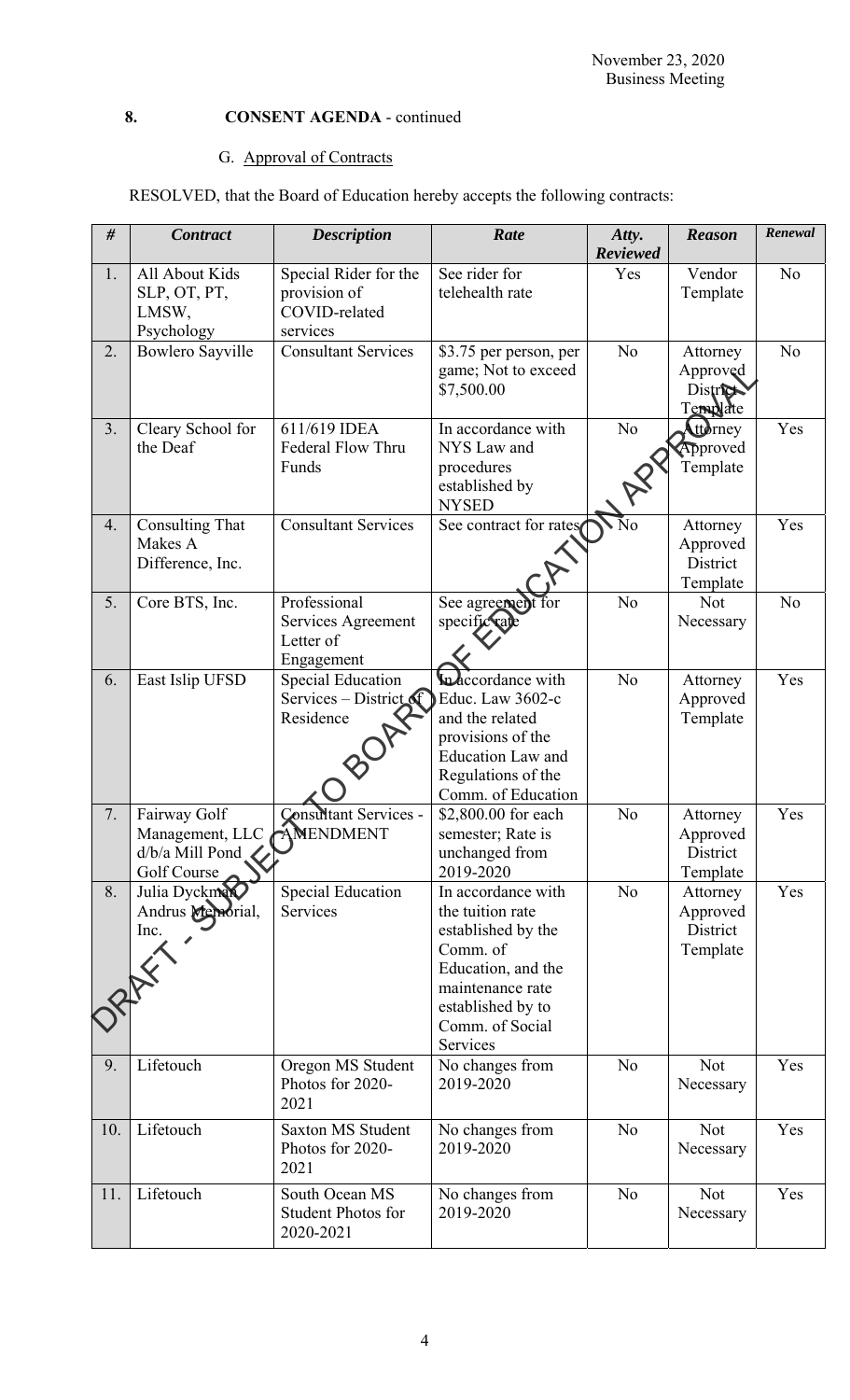| #                                                                                                                                                   | <b>Contract</b>                                                                                                                                                                                                       | <b>Description</b>                                                                   | Rate                                                                                         | Atty.<br><b>Reviewed</b> | <b>Reason</b>                                | Renewal |  |  |  |  |
|-----------------------------------------------------------------------------------------------------------------------------------------------------|-----------------------------------------------------------------------------------------------------------------------------------------------------------------------------------------------------------------------|--------------------------------------------------------------------------------------|----------------------------------------------------------------------------------------------|--------------------------|----------------------------------------------|---------|--|--|--|--|
| 12.                                                                                                                                                 | Metro Therapy,<br>Inc.                                                                                                                                                                                                | 611/619 IDEA<br>Federal Flow Thru<br>Funds                                           | In accordance with<br>NYS Law and<br>procedures<br>established by<br><b>NYSED</b>            | No                       | Attorney<br>Approved<br>Template             | Yes     |  |  |  |  |
| 13.                                                                                                                                                 | PLC Associates,<br>Inc.                                                                                                                                                                                               | <b>Consultant Services -</b><br><b>REVISION</b>                                      | Total not to exceed<br>\$132,625.00                                                          | N <sub>o</sub>           | Attorney<br>Approved<br>District<br>Template | Yes     |  |  |  |  |
| 14.                                                                                                                                                 | Sayville UFSD                                                                                                                                                                                                         | <b>Instructional Service</b><br>$Agreement - ESY$<br>July 1, 2020-August<br>30, 2020 | In accordance with<br>the tuition rate<br>established by the<br>Commissioner of<br>Education | N <sub>o</sub>           | Not<br>Necessary                             | Yes     |  |  |  |  |
| 15.                                                                                                                                                 | St. Charles<br>Hospital &<br>Rehabilitation<br>Center                                                                                                                                                                 | Athletic Trainer-<br><b>AMENDMENT</b>                                                | See contract for<br>amended rates                                                            | Yes                      | Vendor<br>Template                           | Yes     |  |  |  |  |
| 16.                                                                                                                                                 | <b>Taylor Publishing</b><br>Co. d/b/a Balfour                                                                                                                                                                         | 2021 Saxton MS<br>Yearbook                                                           | Base price has<br>increased by $$1$ .<br>per yearbook based<br>on 175 yearbooks<br>ordered.  | N <sub>o</sub>           | Vendor<br>Template                           | Yes     |  |  |  |  |
| 17.                                                                                                                                                 | <b>Taylor Publishing</b><br>Co. d/b/a Balfour                                                                                                                                                                         | 2021 South Ocean<br>MS Yearbook                                                      | Base price has<br>moreased by \$1.00<br>per yearbook, based<br>on 120 yearbooks<br>ordered   | N <sub>o</sub>           | Vendor<br>Template                           | Yes     |  |  |  |  |
| 18.                                                                                                                                                 | Town of<br>Brookhaven                                                                                                                                                                                                 | Extension of Int<br>Municipatity<br>Agreement (Salt &<br>San62021                    | See contract for<br>potential costs                                                          | No                       | Vendor<br>Template                           | Yes     |  |  |  |  |
| <b>Nisposition of Obsolete Items</b><br>Η.                                                                                                          |                                                                                                                                                                                                                       |                                                                                      |                                                                                              |                          |                                              |         |  |  |  |  |
| <b>RESOLVED</b> .<br>that the Board of Education hereby authorizes disposition of the following<br>books and/or equipment as per the list provided: |                                                                                                                                                                                                                       |                                                                                      |                                                                                              |                          |                                              |         |  |  |  |  |
|                                                                                                                                                     | JRAFY'S<br>Assorted secondary science textbooks (located at Saxton)<br>Assorted Equipment (located at Barton Elementary School)<br>Assorted psychological, academic and speech/language test kits<br>(located in PPS) |                                                                                      |                                                                                              |                          |                                              |         |  |  |  |  |

- Assorted secondary science textbooks *(located at Saxton)*
- Assorted Equipment *(located at Barton Elementary School)*
- Assorted psychological, academic and speech/language test kits *(located in PPS)*

## I. Acceptance of Donations

RESOLVED, that the Board of Education hereby accepts the donations of:

- The Axis Church in Medford received a donation of small "kids style masks" and they would like to donate 2 boxes, each containing 4,000 disposable masks, to the District for use by elementary school students.
- The South Ocean PTA would like to purchase a variety of titles for the South Ocean Middle School Library, valued at \$750.00.
- The Hall of Fame Booster Club would like to donate the stipend for the faculty advisor of the Hall of Fame Club (\$40.00 per hour, not to exceed 10 hours  $=$  \$400.00).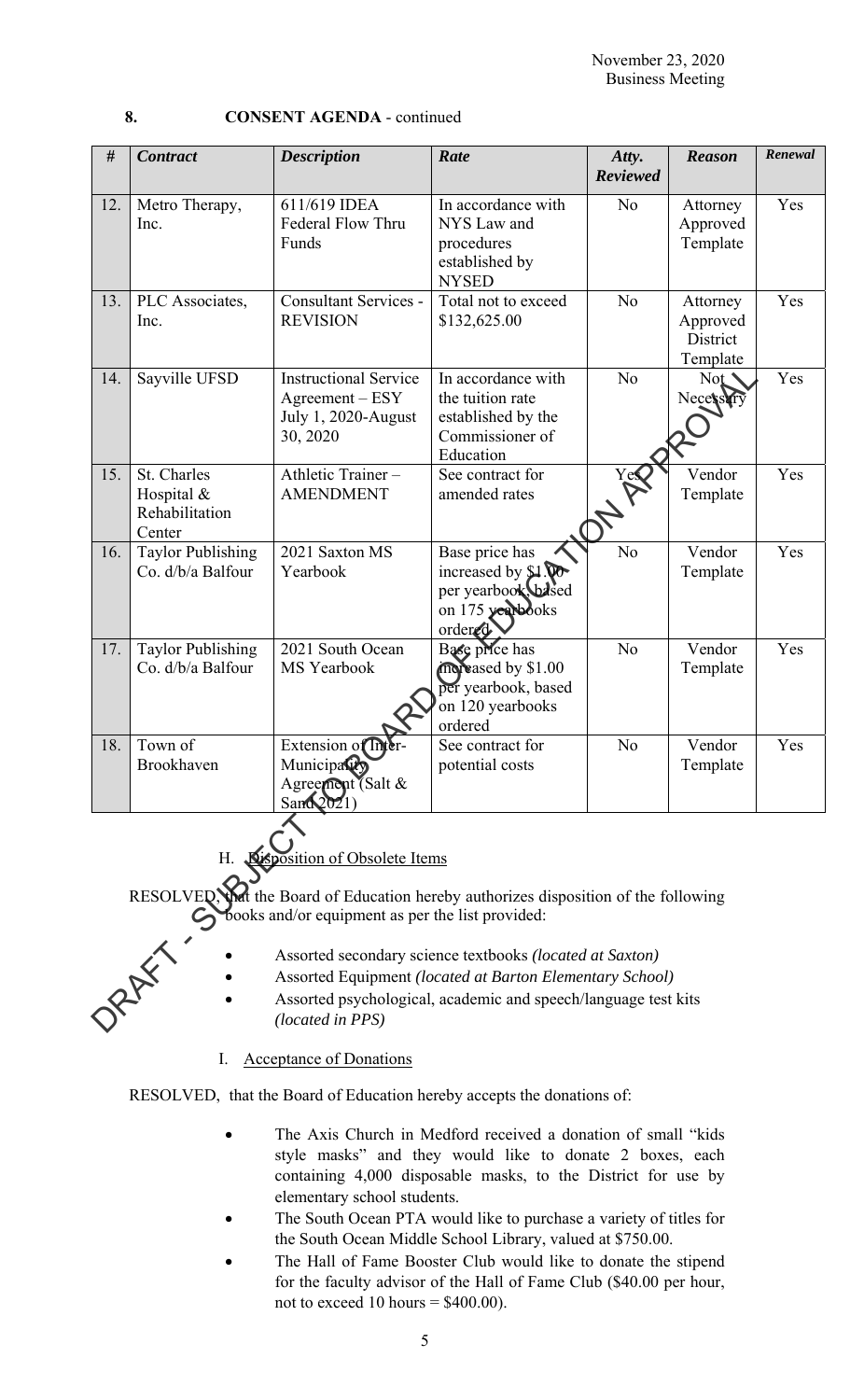- Island Outreach Foundation would like to donate \$2,500.00 to Medford Elementary School for their holiday outreach.
- J. Approval of Revision of 2020-2021 School Year Student Calendar
- RESOLVED, that the Board of Education approves the revised 2020-2021 School Year Student Calendar as presented (see Schedule #2 – Attached)
	- K. Acceptance of Resignation of District Audit Committee Member
- RESOLVED, that the Board of Education hereby accepts the resignation of Richard Petersen from the District Audit Committee, effective November 9, 2020, with regrets, and directs the District Clerk to solicit letters of interest from community members who wish to be considered for the open position.
	- L. Approval of Memorandum of Agreement Regarding Title Change
- RESOLVED, that, upon the recommendation of the Superintendent of Schools, the Board of Education approves a Memorandum of Agreement with Nicole Ciminiello for a change of job title from "Assistant to the Assistant Superintendent for Business" to "Assistant to the Superintendent" and authorizes the President of the Board of Education to execute said Memorandum of Agreement on behalf of the district.
	- M. Approval of Memorandum of Agreement Regarding Co-Advisors of the Red and Black Newspaper
- RESOLVED, that, upon the recommendation of the Superintendent of Schools, the Board of Education approves a Memorandum of Agreement with the Patchogue-Medford Congress of Teachers, Allison McKeough and Cristie O'Neil regarding the pay structure for the advisors of the Red and Black Newspaper and authorizes the President of the Board of Education to execute said Memorandum of Agreement on behalf of the district. Peters from the District Audit Committee, effective November 9, 2020<br>with regrets, and directs the District Clerk to solicit letters of interest from<br>community members who wish to be considered for the open position<br>commu
	- N. Designation of District-Wide COVID-19 Testing Coordinator
	- RESOLVED, that upon the recommendation of the Superintendent of Schools, the Board of Education appoints Dr. Jessica Lukas as District-Wide COVID-19 esting Coordinator.

O. Approval of Memorandum of Agreement with Patchogue-Medford Congress of Teachers.

VED, that upon the recommendation of the Superintendent of Schools, the Board of Education approves a Memorandum of Agreement with the Patchogue-Medford Congress of Teachers regarding Phase II of the District Re-Opening Plan.

**A roll-call vote was taken on the Consent Agenda (Items A through O above)** 

**Diana Andrade – Yes Anthony O'Brien - Yes Teresa Baldinucci-Greenberg – Yes Bernadette Smith - Absent**  Thomas Donofrio – Yes **Kelli Anne Jennings - Yes Marc Negrin - Yes** 

 **The Consent Agenda was approved.**